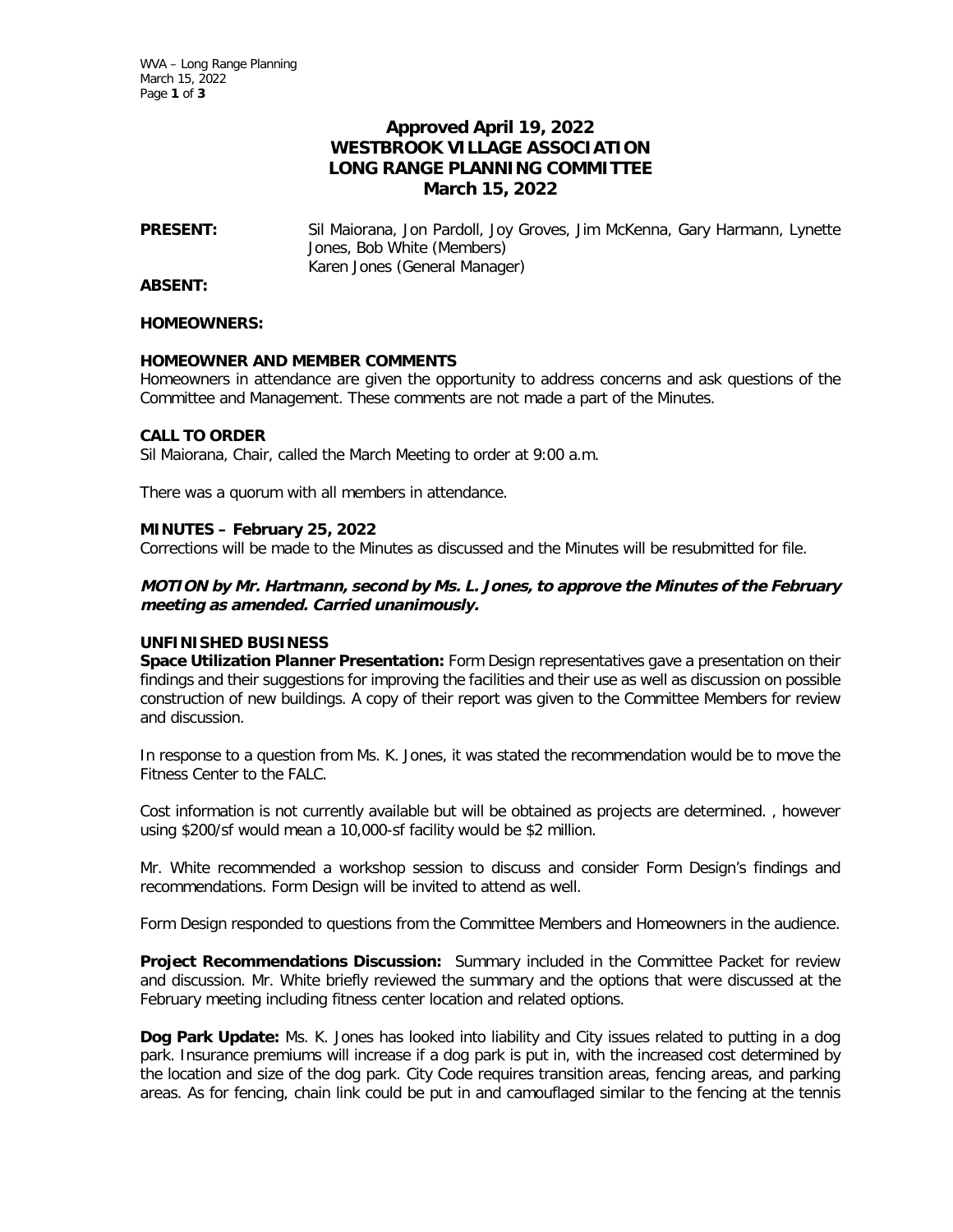WVA – Long Range Planning March 15, 2022 Page **2** of **3**

courts. The proposed location by the well brings up many concerns that could make the area unusable. It is suggested the Committee develop several options for exploration.

Ms. L. Jones had prepared a write-up on the dog park issue. It is attached to and made a part of these minutes.

### **NEW BUSINESS –** None

## **FOR THE GOOD OF THE ORDER**

- Mr. Maiorana stated the Committee has worked the past year to develop a list of projects to be addressed in the coming two to three years. He stated he will offer his assistance in financial concerns in any way the Committee wants. He further stated he will prepare a summary of what has been done; this will be given to Karen Jones and Amy Miller.
- The purpose of the workshop will be to establish a prioritization using information provided by Form Design and the Committee.
- Committee Members are on a three-year term; the Chair and one Board Member serve oneyear terms. There is one position that is open – Mr. McKenna's term expires in 2022. There are five applications. If there is not a Board Member interested in serving, there are two seats that will be filled.

**Next Meeting –** Tuesday, April 19, 2022 - 9:00 a.m., FALC

There being no further business to come before the Committee, the meeting was adjourned at 11:02 a.m.

Respectfully submitted, Jody Brown, Recording Secretary **MINUTES & MORE**